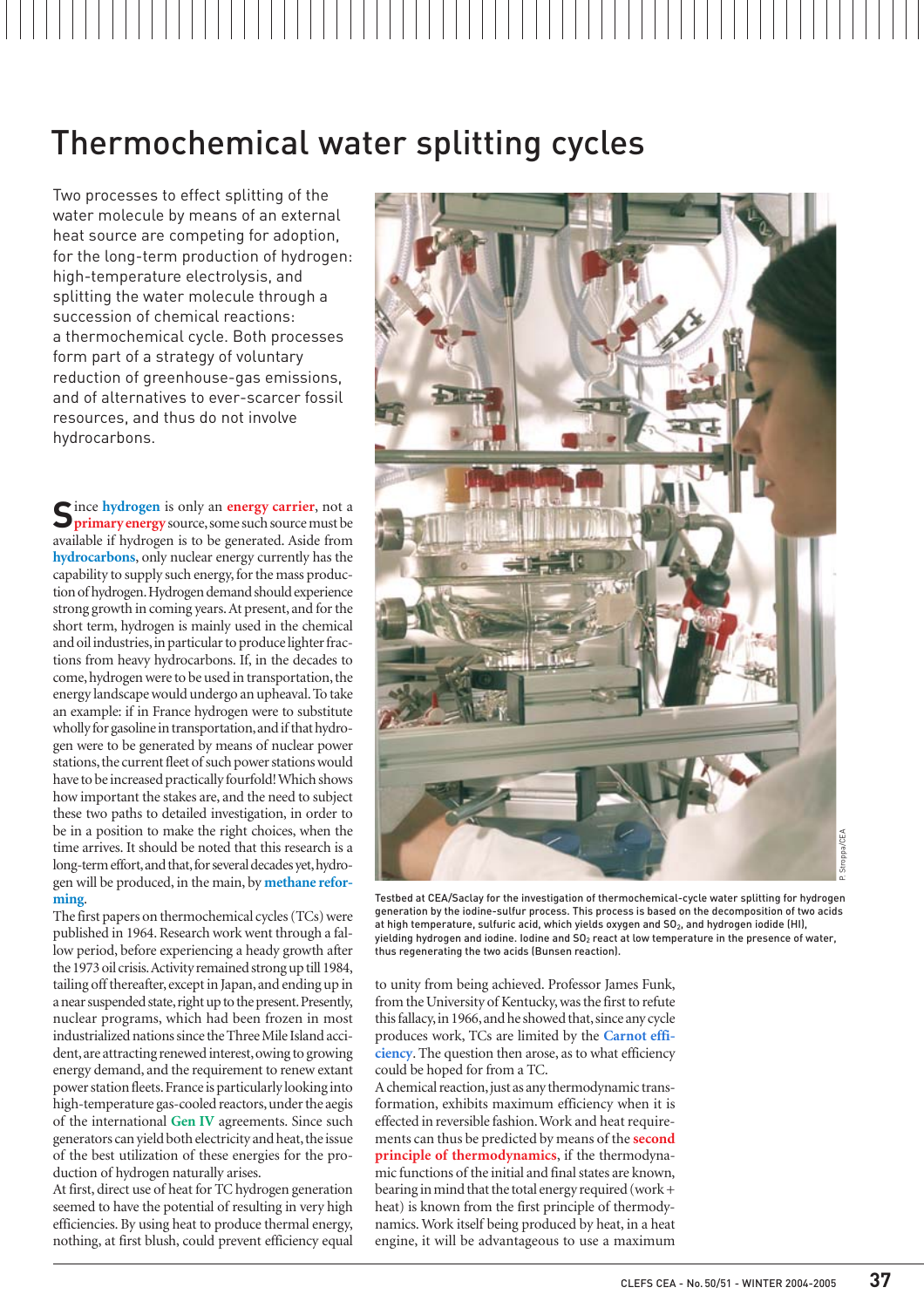amount of heat in a TC, restricting work to the minimum required to allow a good efficiency to be hoped for. This line of reasoning leads to the conclusion, in particular, that, in order to split the water molecule by means of a single reaction, providing only heat, the operation must be carried out at 4,500 °C. Many writers have shown that the work required could reduce to zero, provided splitting is effected via several chemical reactions. It is thus necessary to bring into the process intermediate agents that will be recycled. Establishing whether good efficiencies are thereby achieved is the whole object of R&D (see Figure 1).

Aside from efficiency, a TC must meet a number of other criteria, such as nontoxicity of the compounds used,natural abundance of the elements involved,and ease of implementation of the reactions. Further, in



Q and W stand for the heat and work required by the cycle,  $\eta_r$  for the turbine convers ion efficiency,  $Q_a$  and  $q_a$ for the amounts of heat rejected into the atmosphere.  $\eta$  $\Delta \mathsf{H}$  $Q + \overline{W}$  $\overline{\eta_r}$ 

Figure 1. The efficiency of a chemical cycle is defined as the ratio of the recombination heat for the oxygen and hydrogen generated  $(AH)$ , over the total heat supplied by the hot source:

> nearly all cycles, material recirculation flows of recycled elements are very large.Cycles involving transport of solid reactants between reactors are thus to be avoided, in favor of cycles which only involve fluids (liquids or gases), or gas-solid reactions on fixed or **fluidized beds**. Bearing in mind that a large number of TCs have been mooted since 1964, CEA opted to direct its programs along two main research thrusts. The first one is concerned with assessment of those cycles that have shown lasting power, and are still subjects of research in other countries. Such is the case of the iodine-sulfur cycle, as of the UT-3 cycle. The benefit, when investigating these cycles, is that many findings are available, and R&D may be shared. The second thrust concerns the quest for new cycles, an ongoing intellectual effort from which novel processes may arise.

Such work, obviously, only makes sense once referred back to electrolysis, which is why the program involves,as a final step,comparison of hydrogen generation via TC, and via alkaline electrolysis.

### **The iodine-sulfur cycle**

This process is based on the decomposition of two acids at high temperature, sulfuric acid, which yields oxygen and SO<sub>2</sub>, and hydrogen iodide (hydriodic acid: HI), yielding hydrogen and iodine. Iodine and  $SO<sub>2</sub>$  react at low temperature in the presence of water to reconstitute these two acids (Bunsen reaction):

 $\bullet$  H<sub>2</sub>SO<sub>4</sub>  $\rightarrow$  H<sub>2</sub>O + SO<sub>3</sub> (400<sup>o</sup>– 600 <sup>o</sup>C)  $SO_3 \to SO_2 + \frac{1}{2} O_2 (800 - 900 \degree C)$ **2**  $2 \text{ HI} \rightarrow \text{H}_2 + \text{I}_2$  (200 – 400 °C)  $\text{SO}_2 + 2\,\text{H}_2\text{O} + \text{I}_2 \rightarrow \text{H}_2\text{SO}_4$  (aqueous) + 2 HI (aqueous)  $(25 - 120 °C)$ 

This process has been subjected to much investigation by a variety of research teams, since it has the advantage of only involving liquids and gases. One major

difficulty was overcome at the end of the1970s, with the discovery by General Atomics (GA) that it was possible to separate the two acids, in the presence of excess iodine and water.

Among the hard points in this process may be counted, on the one hand, the difficulty of achieving efficient separation of HI from water and excess iodine at the outcome of the Bunsen reaction (investigations are ongoing to find the best distillation scheme,and regarding use of membranes), and, on the other, the hightemperature decomposition of the acids. Currently, the  $SO_3$ -helium exchanger is the largest capital-outlay item for the process, according to ongoing economic evaluations.

One small laboratory loop was operated in Japan for 48 hours, generating 45 liters of hydrogen. A second loop, of 50-l/h capacity, is being tested. This process is currently undergoing thorough investigation in France. Collaboration agreements have been passed between CEA and US **DOE**, under the aegis of the **Gen IV** Program, to carry out a detailed assessment of the cycle's potentials. At the same time, the European Hythec Program, which has just been launched, will allow investigation of some special points, such as membrane distillation, the liquid-vapor equilibriums for  $H_2O-$ HI-I<sub>2</sub> mixtures, and sulfuric acid decomposition.

### **The Westinghouse hybrid cycle**

This process may be seen as a variant of the iodinesulfur process, where reactions (2) and (3) are substituted for by sulfur dioxide electrolysis:  $4$  SO<sub>2</sub> + 2 H<sub>2</sub>O  $\rightarrow$  H<sub>2</sub>SO<sub>4</sub> + H<sub>2</sub>

(20 – 110 °C)  $E_{reversible} = 0.17 V P = 2 - 10 bar$ This has the advantage of requiring only one intermediate element, sulfur, which moreover is quite abundant. Possible issues linked to chemical composition drift in the mass flows are thus limited, by contrast with cycles involving several elements. Resulting recirculation mass flows, furthermore, are decidedly smaller [\(see Figure 2\)](#page-2-0).

On the other hand, it does require electric energy for part of the cycle, which restricts efficiency. Electrolysis is carried out in a strong acid medium, leading to corrosion issues. Moreover, this would require several compartments, to restrict parasitic sulfur and  $H_2S$  production at the cathode.



Bunsen reaction: separation of the two acids obtained in an experiment, carried out at CEA/Saclay, on thermochemical-cycle water splitting for hydrogen generation by the iodine-sulfur process.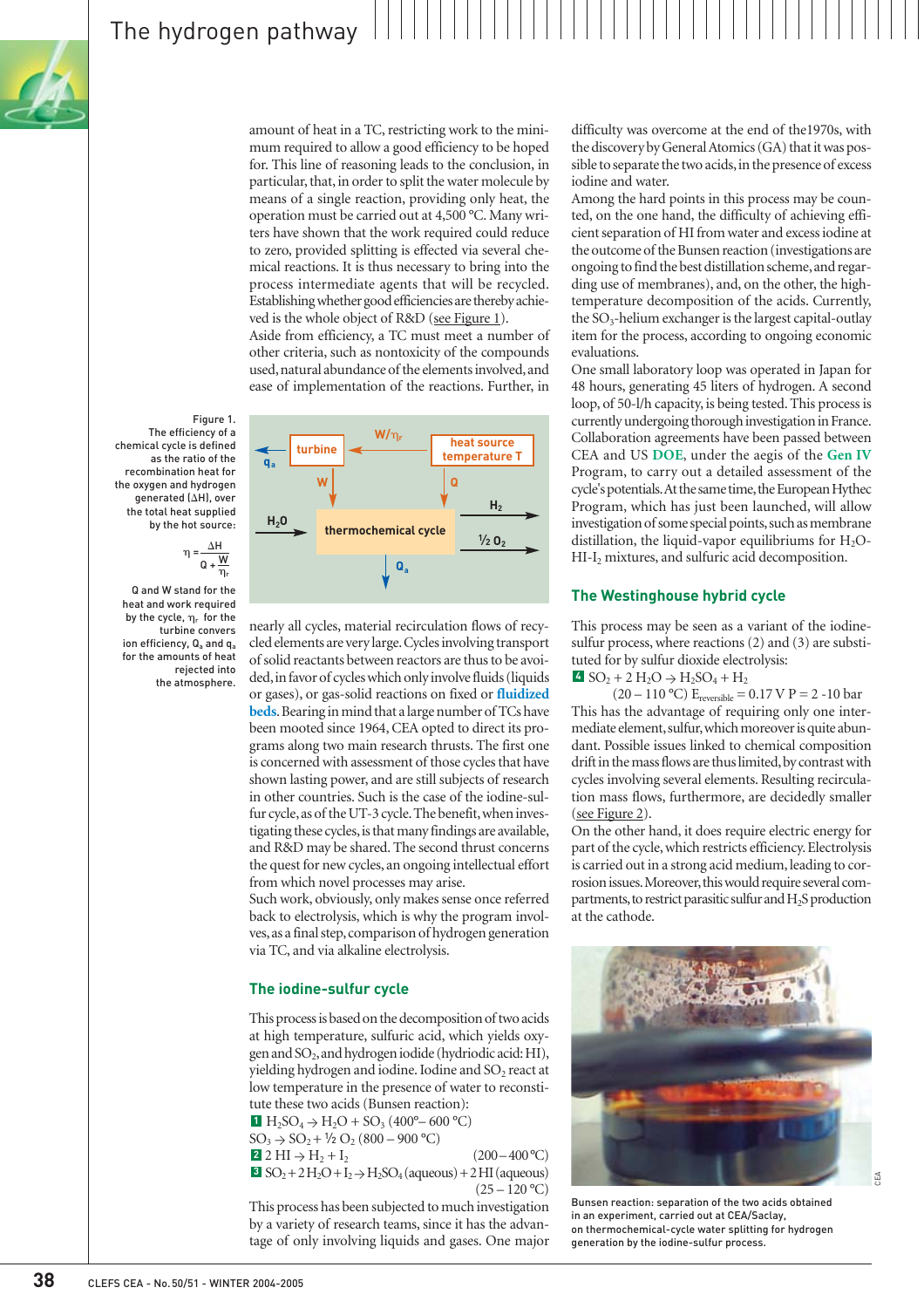<span id="page-2-0"></span>

A pilot was built in Russia in the early 1980s. Research work at CEA is devoted to assessment of the electrolyser, compared with conventional alkaline electrolysis (actual electrolysis voltage, materials, corrosion). These investigations will lead on to an overall "reassembly," taking on board the assessment of the electrolytic component specific to this cycle, as of the thermochemical sulfuric acid decomposition component, shared with the iodine-sulfur cycle.

### **The UT-3 cycle**

The UT-3 cycle is based on two pairs of chemical reactions. The first two chemical reactions, (5) and (6), yield hydrobromic acid,accompanied by release of oxygen, while the two subsequent reactions, (7) and (8), consist in reduction of water by a bromide, accompanied by release of hydrogen. Reactions (6) and (8) are endothermic.

**5** CaO +  $Br_2 \to CaBr_2 + V_2 O_2 (550 °C)$ 

**6** CaBr<sub>2</sub> + H<sub>2</sub>O  $\rightarrow$  CaO + 2 HBr (725 °C)

**7** Fe<sub>3</sub>O<sub>4</sub> + 8 HBr  $\rightarrow$  3 FeBr<sub>2</sub> + 4 H<sub>2</sub>O + Br<sub>2</sub> (250 °C) **8** 3 FeBr<sub>2</sub> + 4 H<sub>2</sub>O  $\rightarrow$  Fe<sub>3</sub>O<sub>4</sub> + 6 HBr + H<sub>2</sub> (575 °C) In the original Japanese concept, this cycle operates discontinuously. Reactions (5) and (6), on the one hand, and (7) and (8), on the other, are effected sequentially in two separate reactors, through the reaction of gases and solid reactants embedded in solid inert matrices. The main difficulty encountered by the Japanese was the cycling behavior of these matrices.In the reactor where reactions (5) and (6) are carried out, for instance, the inert matrix initially holds CaO, which is turned into  $CaBr<sub>2</sub>$  in the first cycle. The reverse transformation, reaction (6), occurs during the second cycle, and so on. Since the design proved difficult to extrapolate to an industrial scale,investigations were initiated at CEA to imagine a process design closer to industrial reality. Thus, as the reactions involved are heterogeneous, agitation of the systems would seem to be required, to accelerate the diffusion of the gaseous reactants and reaction products. This consideration, together with the fact that the matter flows required for mass production of hydrogen are very large, led to processes using the principle of fluidized beds, within which the systems undergo natural agitation.

Investigations are also devoted to the possibility of simplifying the cycle,by devising reactors having the capability to effect concurrently two twinned reactions, thus carrying out in-situ regeneration of the reactants. Continuous hydrogen production may thus be envisaged. Provided, that is, the means is found to effect gas separation at the reactor outlet, and to supply the reactor with the heat required for the reactions. Figure 3 shows a design of this type, applied to the first two reactions in the cycle, a design for which many technological barriers will need to be overcome.

### **Other cycles under consideration**

Other cycles have been the object of simplified assessments, using previously mentioned criteria (efficiency, reactant abundance,toxicity…).Such are,for instance, the "sulfate" cycles, for which the reactions take the form:

 $x H_2O + x SO_2 + MO_x \rightarrow M(SO_4)_x + x H_2$  $M(SO_4)_x \rightarrow MO_x + x SO_2 + x/2 O_2$ 



Figure 2.

Simplified schematics of the Westinghouse hybrid cycle.

where M is a metal. The first reaction actually corresponds to the superposition of two sub-reactions,  $SO_2$  fixation by  $MO_x$ , and reduction of water by the  $SO_2$ -MO<sub>x</sub> system. Thermal decomposition of the sulfate allows  $SO<sub>2</sub>$  recycling, accompanied by release of oxygen.

A number of metals may be used (Mn, Fe, Ni, Zn, Cd…), reaction kinetics and cycle efficiency being the criteria for choice of metal. Initial studies carried out to date show that major difficulties are encountered, regarding secondary reactions, such as sulfide formation resulting in cycle stoppage.

Other cycles have also been considered, owing to their simplicity. Such are for instance systems involving only oxides, where **valence** transitions ensure the successive **oxidations** and **reductions**. This is the case, for instance, for an iron-oxide based cycle, where hema-





Example of a simplification of the Japanese process. Reactions (5) and (6) are carried out in a single **fluidized-bed** reactor.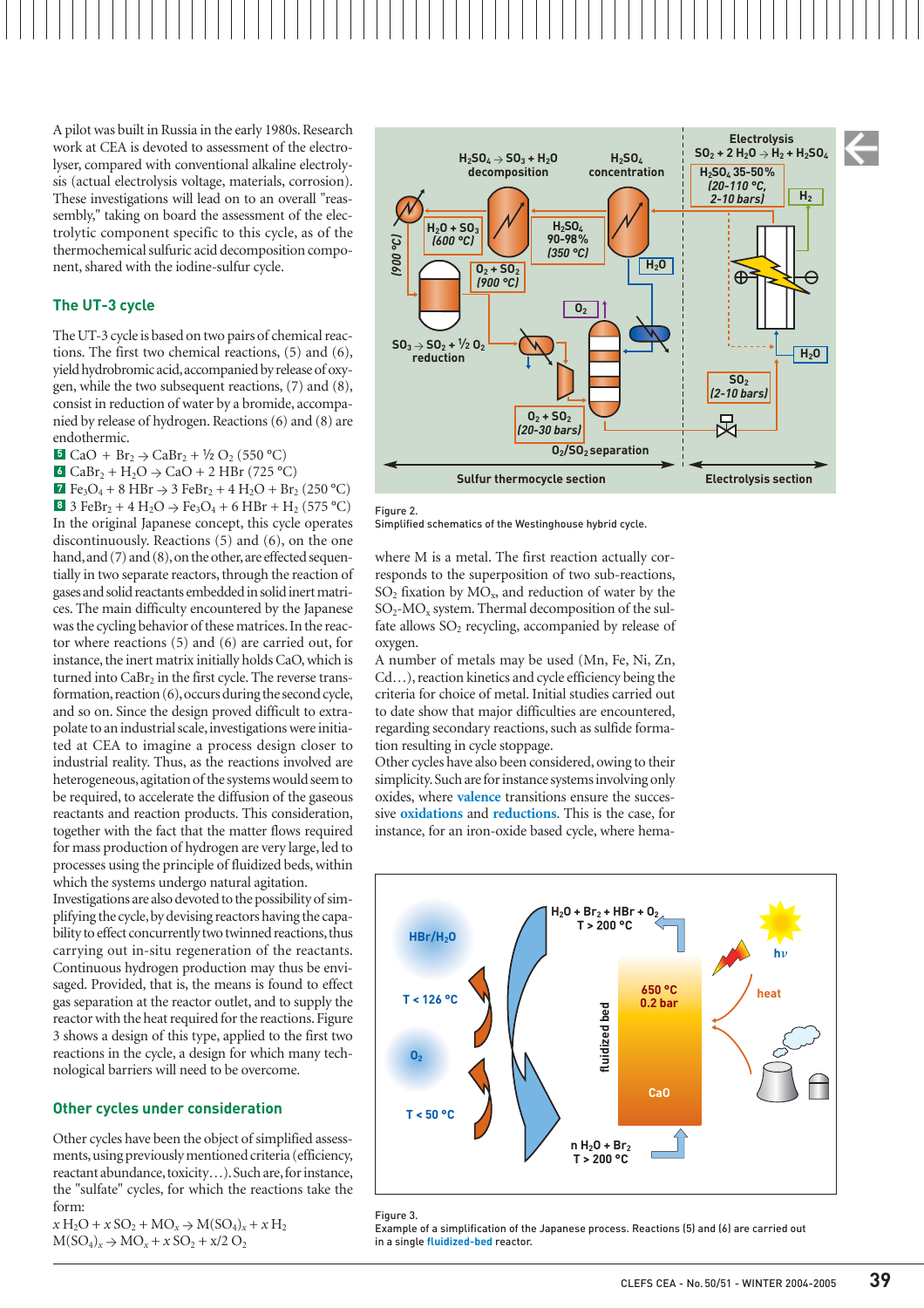

tite (Fe<sub>2</sub>O<sub>3</sub>)-magnetite (Fe<sub>3</sub>O<sub>4</sub>) transitions allow hydrogen generation through reduction of water, in accordance with the following quite simple scheme:  $3 \text{ Fe}_2\text{O}_3 \rightarrow 2 \text{ Fe}_3\text{O}_4 + \frac{1}{2} \text{ O}_2$ 

 $2 \text{Fe}_3\text{O}_4 + \text{H}_2\text{O} \rightarrow 3 \text{Fe}_2\text{O}_3 + \text{H}_2$ 

Simple trials carried out at CEA have demonstrated the chemical feasibility of this cycle, together with actual hydrogen production.Such oxidation-reduction cycles require as a rule very high temperatures, incompatible with those a nuclear reactor may yield, but which might yet be envisaged with a solar oven.

### **Net overall result: a simple dissociation reaction**

Use of thermochemical cycles for hydrogen production has been widely investigated since the 1960s, since they offer the major benefit, theoretically, of lowering the temperature level required for water splitting,while ensuring release of oxygen and hydrogen in separate locations. Indeed, use of intermediate chemical reactants that might be termed - were this not an abuse of language - thermodynamic catalysts allows, for each of these reactants, some part to be covered, at lower energy levels, along the way required to achieve split-

ting of the water molecule, and thus release of hydrogen. The benefit of operating such cycles takes on its full significance if all of these chemical intermediates are truly fully regenerated over a production process, so that the net result may boil down to the simple dissociation reaction:

 $H_2O \rightarrow H_2 + \frac{1}{2}O_2$ 

The ensemble of investigations carried out to date have enabled assessment of the feasibility of various cycles, on a laboratory scale rather than on an industrial scale. Initial findings for some of these cycles might be termed promising,were the ideal concept of reactant regeneration conformed to, and extrapolation to the industrial scale possible. Such are the challenges taken up by a number of teams at CEA. They will have the task of defining production systems making possible mass production of hydrogen at acceptable costs,while meeting a number of environmental criteria. The aim is to prepare for the options of tomorrow, that will condition the energy landscape for the coming decades.

**> Jean-Marc Borgard\*, Catherine Eysseric\*\*, Stephen Goldstein\*** and **Florent Lemort\*\*** Nuclear Energy Division *CEA Saclay\* and Valrhô\*\* Centers*

## High-temperature electrolysis

Steam, heat and electricity. Such are the sole ingredients required to produce hydrogen through high-temperature electrolysis. This process, potentially free from greenhouse-gas emissions, is a serious candidate as regards mass production of hydrogen. Some technological barriers do still remain, however, that must be overcome, and major cost savings must be achieved, if it is to become industrially viable.



**H**igh-temperature electrolysis (HTE) consists in splitting the water molecule into **hydrogen** and oxygen, at temperatures between 700 °C and 1,000 °C. This process for mass production of hydrogen was the subject of some investigation, particularly in Germany in the 1980s.At the time, in was deemed to be not sufficiently economical, compared to competing technologies, and research work came to a stop. Since then, significant advances have occurred, making it possible to look to new developments.

Compared to conventional water electrolysis processes, high temperature brings benefits in three respects (see Production by water electrolysis).As regards energy requirements, first of all: the total energy to be supplied is smaller, owing to the greater kinetics of hightemperature reactions (3.1 kWh/**Nm3** are required for HTE, as against  $4.1 \text{ kWh/Nm}^3$  for conventional electrolysis). Secondly, in terms of compactness: HTE allows operations at high current densities, resulting in large production capacity for a small volume (smaller by half). In terms of economics, finally: supplying a signi-

(300 MWe) and hydrogen.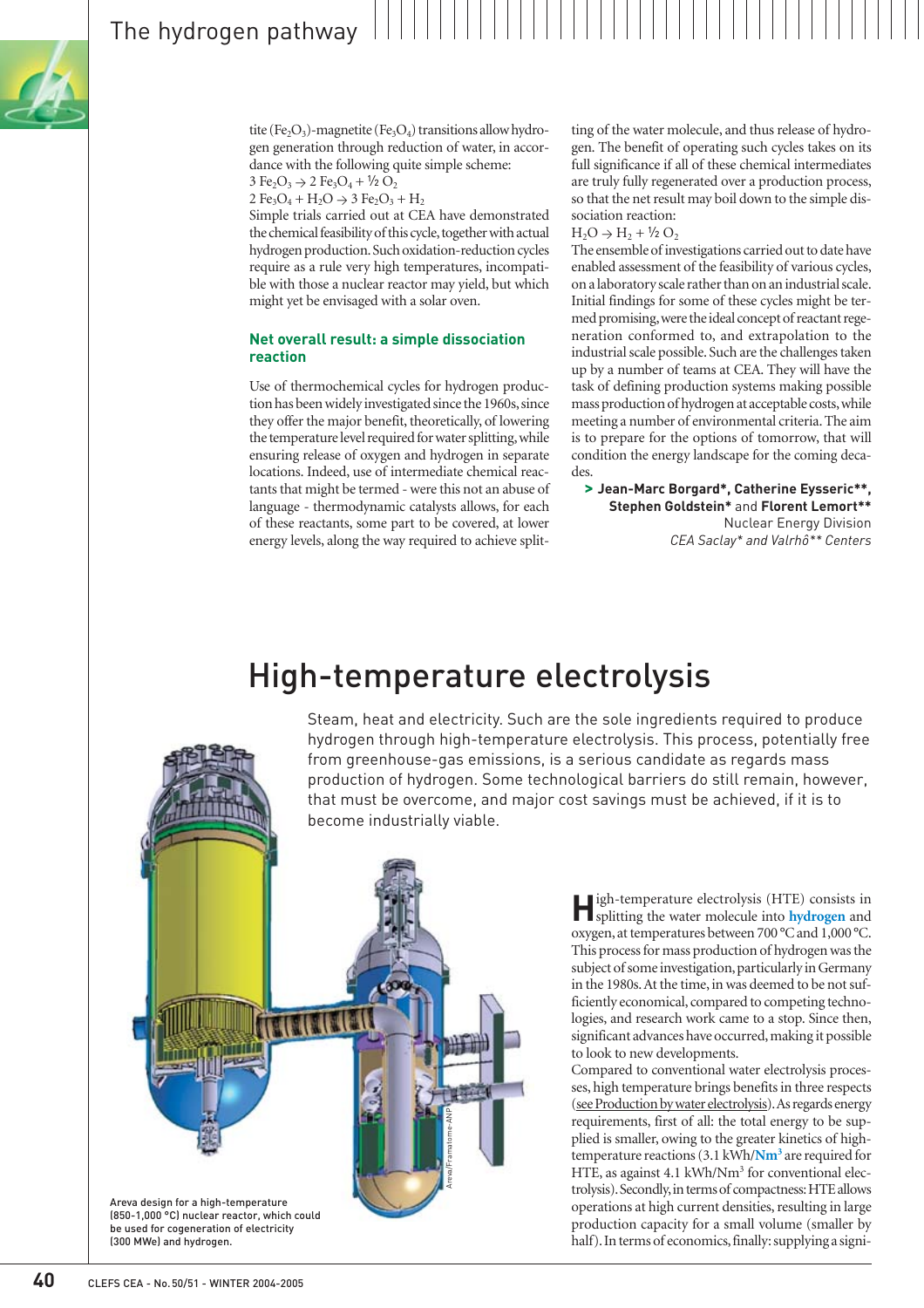ficant fraction of energy in the form of heat rather than electricity allows a reduction in operating costs, heat being a considerably cheaper energy source than electricity.

The HTE concept is the exact opposite of that of a **[fuel](#page-6-0) [cell](#page-6-0)**of the SOFC type (see further on the section devoted to Energy converters). The electrolyser in which water molecule splitting is carried out features a porous **cathode**, fed with steam. The  $O<sub>2</sub>$  - ions then diffuse through the solid **electrolyte** (zirconium oxide) under a voltage of about 1.3 V, recombining in the form of oxygen at the **anode**, whereas the hydrogen remains with the steam at the cathode (see Figure 1). There is a further kind of electrolyser, the so-called "depolarized anode" type.The difference with conventional HTE lies in injection of a gas  $(CO \text{ or } CH<sub>4</sub>)$  on the anode side, this combining with oxygen to yield  $CO<sub>2</sub>$  and hydrogen.This variant,which will not be further referred to in this paper, offers the benefit of lower energy requirements for hydrogen generation,with the drawback, however, of entailing emission of a **greenhouse**  $\mathbf{gas}$  (CO<sub>2</sub>).

Operating conditions being very close to those for SOFC fuel cells, the same technological barriers are encountered, i.e., most importantly, mechanical behavior under heat cycling, preservation of impermeability between anode and cathode compartments, and aging behavior of metallic materials. All these issues are currently being investigated for the SOFC fuel-cell application,and the solutions brought in can be directly carried over to the new generations of electrolysers. There is, however, one major difference between a hightemperature electrolyser and an SOFC fuel cell: the coupling to a heat source. As was mentioned earlier, electrolysis indeed requires a certain amount of energy to be supplied, part of which may be provided in the form of heat. The heat source must then be coupled to the electrolyser. Such coupling may be more or less complex, depending on the amount of heat to be supplied, and the temperature at which that heat must be provided. Two types of operations then arise, which

may be illustrated through two instances of currently

planned projects.  $H_2O + 2e^ \longrightarrow$   $H_2 + 0^2$ **H<sub>2</sub>O H<sub>2</sub> cathode**  $\oplus$ **A O2- O2- O2 electrolyte**  $\ominus$ **eanode O2**  $20^2 \rightarrow 0_2 + 4e$ **or**

Figure 1. The high-temperature electrolysis concept is the opposite

 $CH_4 + 20^2$   $\longrightarrow$   $CO_2 + 2H_2 + 4e$ 





### **Allothermal or autothermal**

The first instance consists in generating hydrogen by associating a new-generation high-temperature nuclear reactor to an HTE unit (Figure 2). In that case, heat and electricity are supplied directly by the reactor.The HTE unit then receives heat at high temperature (800- 900 °C).The operating mode is said to be **allothermal**. The second case relies on supplying the HTE unit simply with steam from a geothermal source, and electricity from a hydroelectric dam, for instance. Steam enters the electrolyser at a temperature lower than its operational temperature (low-temperature heat), and is heated by the energy dissipated through the Joule effect (of electric origin, then), in the electrolyser core: this is the **autothermal** operating mode.

Allothermal operation brings the benefit of using a greater quantity of energy supplied in the form of heat (cheap energy).However,output is lower by about half, compared with autothermal operation. Furthermore, the latter requires (little or) no coupling to a heat source, making for simpler installations.

Thus, while the heady advances in investigations on SOFC fuel cells do afford high-temperature electrolysis new prospects as regards mass production of hydrogen, free from greenhouse-gas emissions, major savings in terms of manufacturing costs are still required, if the process is to prove economically viable. Moreover, large-scale feasibility, and coupling to a high-temperature heat source have yet to be demonstrated.

**> Damien Gallet and Romain Grastien**

Nuclear Energy Division *CEA Valrhô-Pierrelatte Center*

Figure 2. Schematics of the coupling of a high-temperature electrolyser to a high-temperature gas-cooled nuclear reactor (HTGR).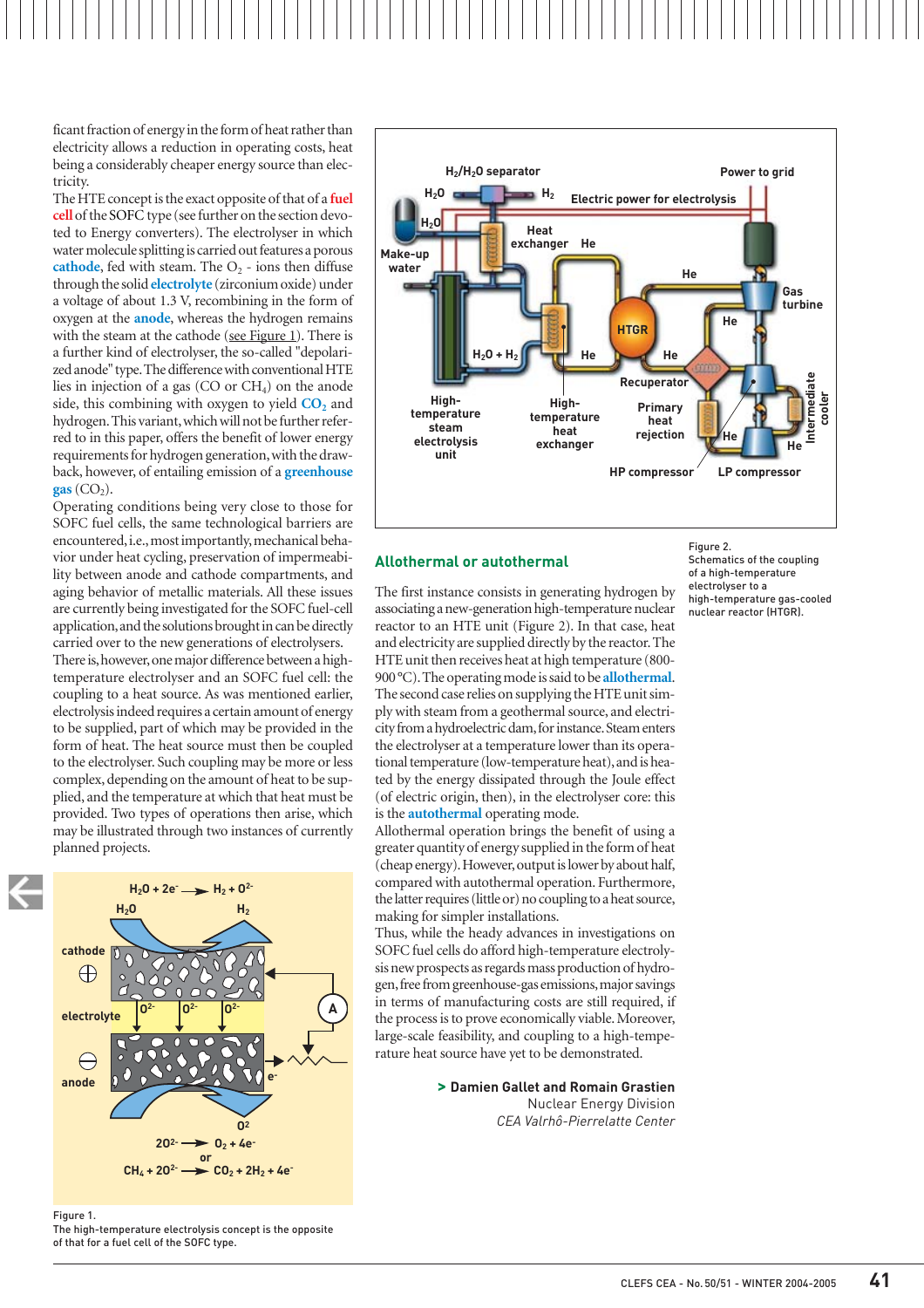## <span id="page-5-0"></span><u>he many states of energy</u>

**Nothing lost, nothing created,"** as Lavoisier, the father of modern chemistry, wrote in his day. This motto, true as it is of chemical species, applies equally to energy. Indeed, energy is a multifarious entity, which may transform into highly diverse aspects. However, the primary energies that may be directly accessed in nature are limited in number: such are fossil energies (coal, oil, natural gas), nuclear energy, and renewable energies (hydro energy, biomass energy, solar energy, wind energy, geothermal energy, tidal energy). These primary energies are the constituents of what is known as the *primary energy mix* (see Figure 1). *"*

tells us that any energy transformation carries a cost: a more or less extensive portion of the energy involved is dissipated in the form of unusable heat (through friction in a mechanical system, for instance). In the case of a present-generation nuclear power station, the electric energy generated only amounts to one third of the nuclear energy initially contained in the fuel.

Of course, matters would be altogether too simple, however, if energy could be consumed as and when it is generated, on the very site where it is produced. In very many cases, energyconsuming sites may be far removed from the production site, production



The energy scheme.

For most applications, energy must be converted to make it compatible with the use under consideration. Of course, nature, highly ingenious as it is, devised the very first energy converters, namely living beings. Plants, through photosynthesis, effect the conversion of radiant light energy into chemical energy. The human body itself allows, in particular, the conversion of chemical energy into mechanical energy, by way of the muscular system. Subsequently, humans went on to invent large numbers of converters (see Figure 2). The first such converter, chronologically, is quite simply fire, converting chemical energy (combustion) into light, and heat. Of more recent origin, a television set carries out conversion of electricity into light energy (pictures) and mechanical energy (sounds). In fact, many energy systems involve a combination of a number of converters, as e.g. a nuclear power station, effecting as it does the conversion of nuclear energy into thermal energy (reactor), then into mechanical energy (turbine), finally through to electric energy (alternator). Unfortunately, the second principle of thermodynamics

and concomitant demand, moreover, not always being matched (as with photovoltaic electricity in nighttime, for instance). Sound energy management thus requires deployment both of an energy distribution network, and of energy storage capabilities.

Energy transport is effected by means of an energy carrier. Currently, the two main such carriers are electricity, and heat. Tomorrow, however, a new carrier may become dominant: hydrogen, this being converted into electricity and heat by means of [fuel cells](#page-6-0).

 $\leftarrow$ 

 $\leftarrow$ 

Finally, if energy is to be available at all times, it is essential that there should be the ability to store it: to "get it in a can," so to speak. Such storage may take a variety of forms. Energy may be stored in mechanical form (*potential energy*, in the case of the water reservoir of a hydroelectric dam, or *kinetic energy*, in the case of a flywheel), or in thermal (hot-water tank), chemical (gasoline tank, primary and [storage batteries](#page-7-0)), or even magnetic (superconducting coil) form.

Energy management is thus a complex, involved craft, combining production, transformation, transport, and storage. In the current context of energy debate, it is becoming increasingly apparent that, tomorrow, energy networks will grow in size and number, in accordance with a multimodal approach (concurrent management of a number of networks combining diversified energy sources). New energy technologies are thus bound to play an essential part in these developments.



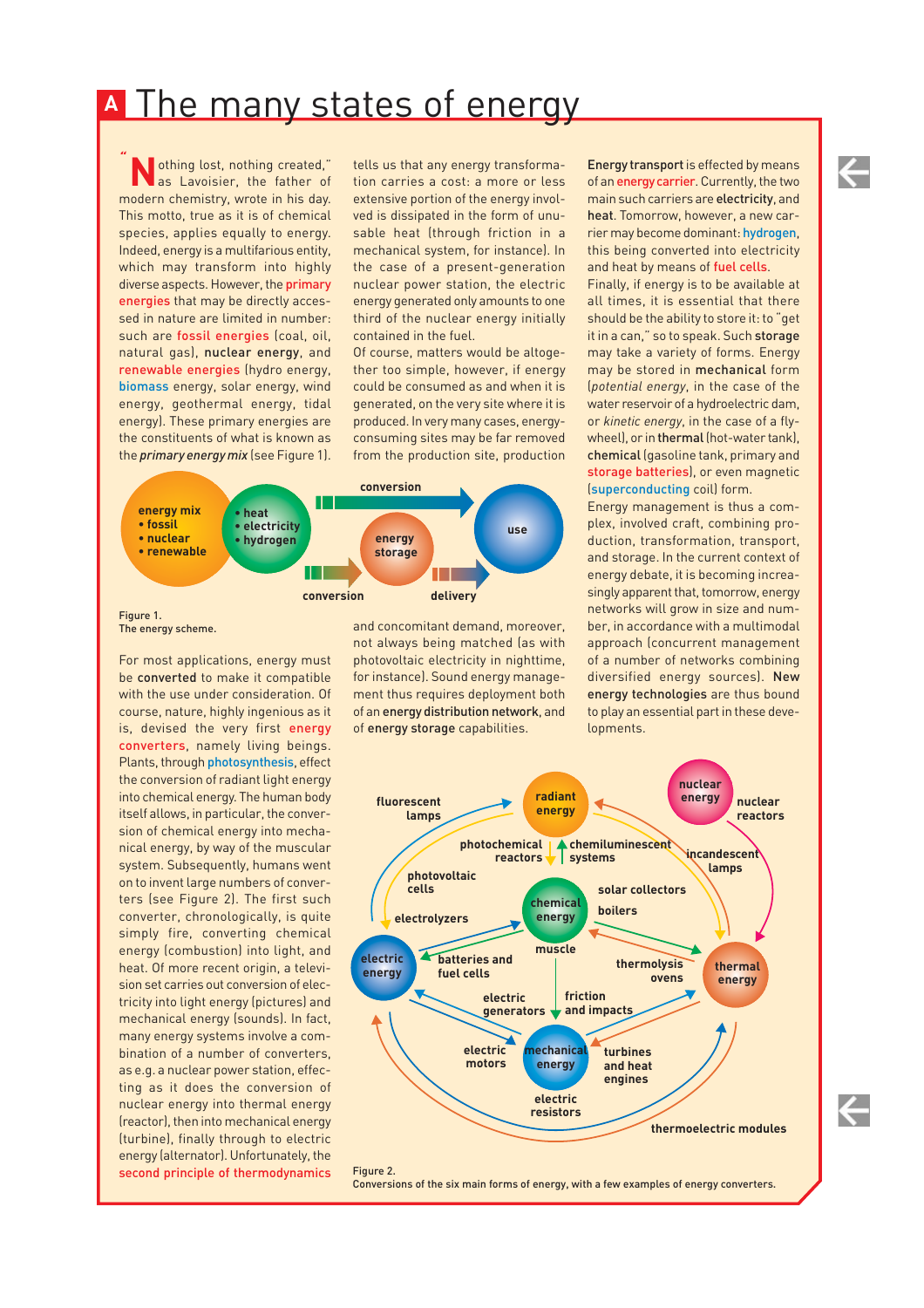# <span id="page-6-0"></span>**<sup>C</sup>** How does a fuel cell work?



Operating principle of the fuel cell: the example of the proton-exchange membrane fuel cell. MEA stands for membrane-electrode assembly.

The fuel cell is based on a principle<br>discovered quite some time ago, since it was in 1839 that Sir William Grove constructed the first electrochemical cell working with hydrogen as its fuel, thus demonstrating the ability to generate electric current through direct conversion of the fuel's chemical energy. Since the fuel cell has the special characteristic of using two gases - hydrogen  $H_2$  and oxygen  $O_2$  - as its electrochemical couple, the oxidationreduction reactions occurring inside the fuel cell are particularly simple. The reaction takes place inside a structure (the basic electrochemical cell), consisting essentially in two electrodes (the anode and cathode), separated by an electrolyte, i.e. a material that lets ions through. The electrodes employ catalysts, to activate, on the one side, the hydrogen oxidation reaction, and, on the other, the oxygen reduction reaction.

In the case of an acid-electrolyte cell (or proton exchange membrane fuel cell), the hydrogen at the anode is dissociated into protons (or hydrogen ions H<sup>+</sup>) and electrons, in accordance with the oxidation reaction:  $H_2 \rightarrow 2$  H<sup>+</sup> + 2 e<sup>-</sup>. At the cathode, the oxygen, the electrons and the protons recombine to yield water: 2 H<sup>+</sup> + 1/2 O<sub>2</sub> + 2 e<sup>-</sup>  $\rightarrow$  H<sub>2</sub>O. The principle of the fuel cell is thus the converse of that of water electrolysis. The thermodynamic potential for such an electrochemical cell, consequently, stands at around 1.23 volt (V). However, in practice, the cell exhibits a voltage of about 0.6 V for current densities of 0.6-0.8 A/cm2 . The efficiency of such a fuel cell is thus equal to about 50%, the energy dissipated naturally being so dissipated in the form of heat.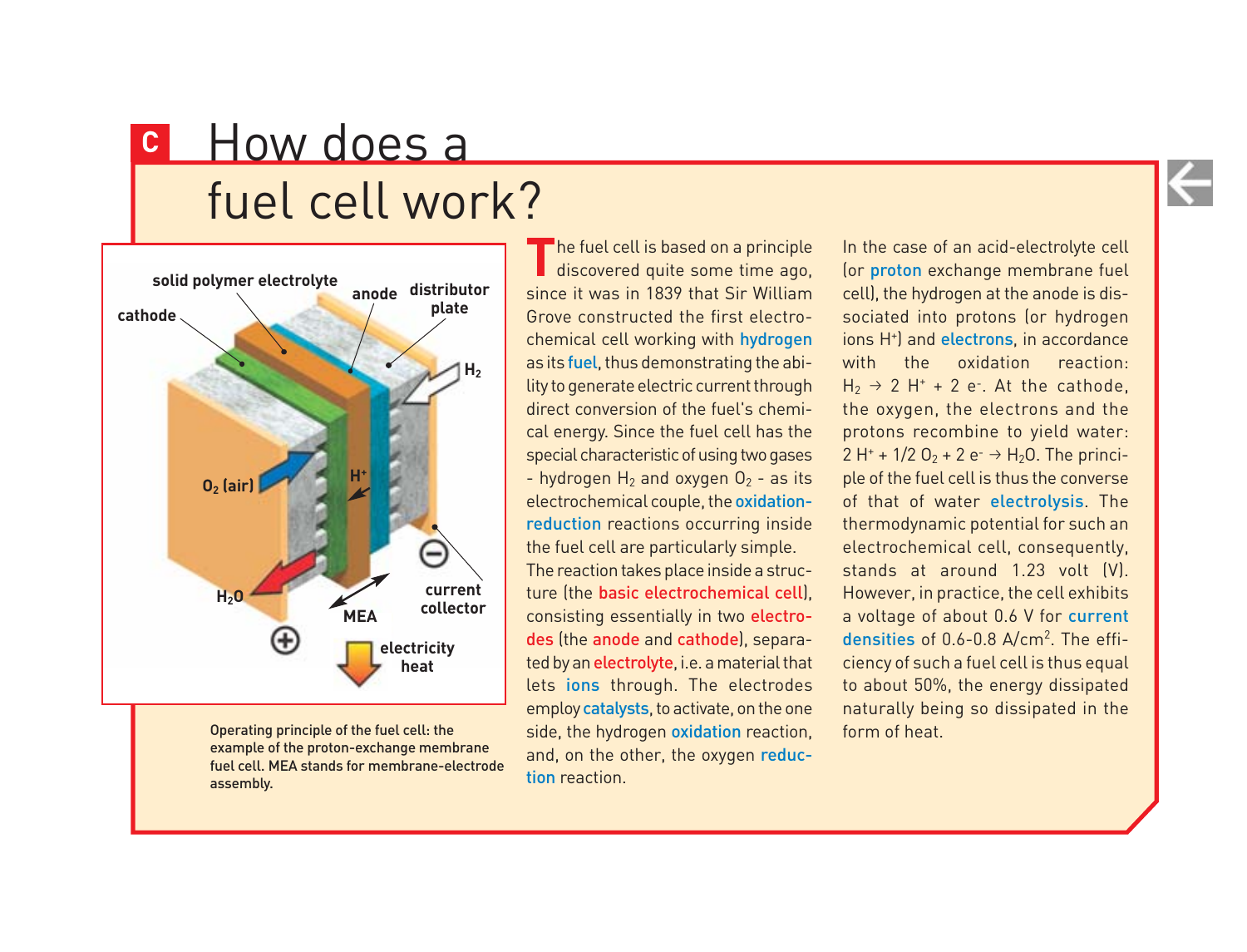# <span id="page-7-0"></span>Storage batteries, cells and batteries: **E** constantly improving performance

Storage batteries – also known as<br>Saccumulators, or secondary batteries – and batteries – so-called primary batteries – are electrochemical systems used to store energy. They deliver, in the form of electric energy, expressed in watt–hours (Wh), the chemical energy generated by electrochemical reactions. These reactions are set in train inside a basic cell, between two electrodes plunged in an electrolyte, when a load, an electric motor, for instance, is connected to its terminals. Storage batteries are based on reversible electrochemical systems. They are rechargeable, by contrast to (primary) batteries, which are not. The term "battery" may further be used more specifically to denote an assembly of basic cells (whether rechargeable or not).

A storage battery, whichever technology is implemented, is essentially defined by three quantities. Its gravimetric (or volumetric) energy density, expressed in watt–hours per kilogram (Wh/kg) (or in watt–hours per liter [Wh/l]), corresponds to the amount of energy stored per unit mass (or per unit volume) of battery. Its gravimetric power density, expressed in watts per kilogram (W/kg), measures the amount of power (electric energy delivered per unit time) a unit mass of battery can deliver. Its cyclability, expressed as a number of cycles, (1) characterizes storage battery life, i.e. the number of times the battery can deliver an energy level higher than 80% of its nominal energy; this quantity is the one most frequently considered for portable applications.

Up to the late 1980s, the two main technologies prevalent on the market were lead–acid storage batteries (for vehicle start-up, backup power for telephone exchanges…), and nickel–cadmium storage batteries (portable tools, toys,

(1) One cycle includes one charge and one discharge.

emergency lighting…). Lead–acid technology, more widely referred to as lead–acid batteries, or lead batteries, is also denoted as lead–acid systems. Indeed, the chemical reactions employed involve lead oxide, forming the positive electrode (improperly termed the cathode), and lead from the negative electrode (anode), both plunged in a sulfuric acid solution forming the electrolyte. These reactions tend to convert the lead and lead oxide into lead sulfate, further yielding water. To recharge the battery, these reactions must be reversed, through circulation of a forced current. The disadvantages found with lead–acid technology (weight, fragility, use of a corrosive liquid) resulted in the development of alkaline storage batteries, of higher capacity (amount of energy delivered during discharge), yielding however a lower electromotive force (potential difference between the system's terminals, under open circuit conditions). Electrodes for these systems are either based on nickel and cadmium (nickel–cadmium storage batteries), or nickel oxide and zinc (nickel–zinc storage batteries), or silver oxide coupled to zinc, cadmium, or iron (silver-oxide storage batteries). All these technologies use a potassium hydroxide solution as electrolyte. Lead–acid technologies, as indeed alkaline batteries, are characterized by high reliability, however gravimetric energy densities remain low (30 Wh/kg for lead–acid, 50 Wh/kg for nickel–cadmium).

In the early 1990s, with the growth in the portable device market, two new technological pathways emerged: nickel–metal hydride storage batteries, and [lithium storage batteries \(see Box on](#page-8-0) *Operating principle of a lithium storage battery*). The first-mentioned pathway, involving a nickel-based positive electrode and a negative electrode – made of a hydrogen-absorbing alloy – plunged in a concentrated potassium hydroxide solution, allowed gravimetric energy

densities of 70–80 Wh/kg to be achieved. The second pathway had already been targeted by research around the late 1970s, with a view to finding electrochemical couples exhibiting better performance than the lead–acid or nickel–cadmium storage batteries used up to that point. Initial models were thus designed around a metallic-lithiumbased negative electrode (lithium-metal pathway). However, that technology was faced with issues arising from poor reconstitution of the lithium negative electrode, over successive charging operations. As a result, around the early 1990s, research was initiated on a new, carbon-based type of negative electrode, this serving as a lithium-insertion compound. The lithium-ion pathway was born. Japanese manufacturers soon made their mark as leaders in the field. Already in business as portable device manufacturers, they saw the energy source as numbering among the strategic components for such devices. Thus it was that Sony, not initially involved in battery manufacture, decided, in the 1980s, to devote considerable resources to advance the technology, and make it suitable for industrialization. In February 1992, Sony announced, to general stupefaction, the immediate launching of industrial production of lithium-ion storage batteries. These early storage batteries exhibited limited performance (90 Wh/kg). Since then, these batteries have seen notable improvement (from 160 Wh/kg to over 180 Wh/kg in 2004), owing, on the one hand, to the technological advances made (reduction in the unproductive fraction of battery weight and volume), and, on the other, to optimization of materials performance. Gravimetric energy densities of over 200 Wh/kg are expected around 2005.